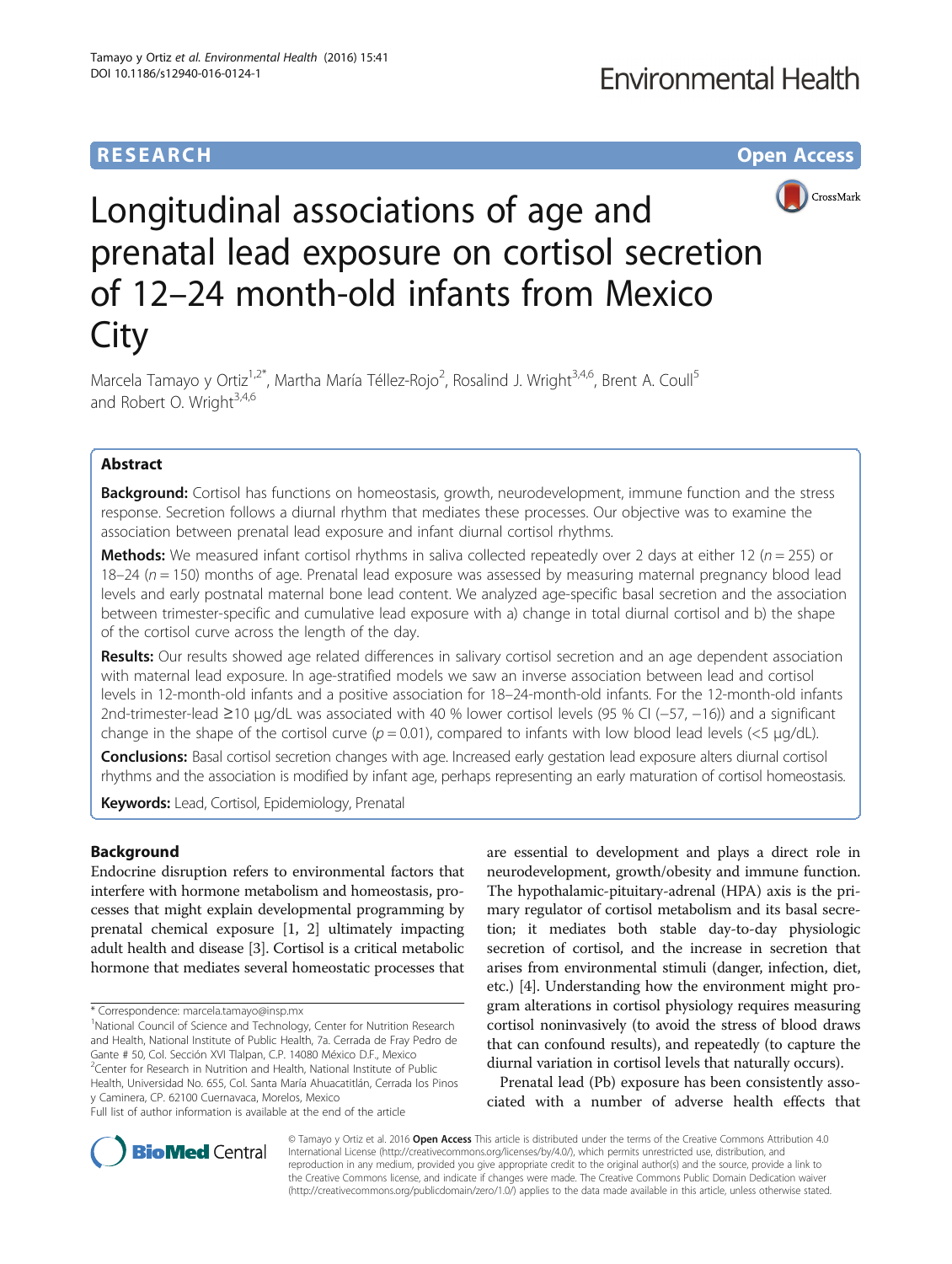overlap with cortisol function, including growth [[5](#page-7-0), [6](#page-7-0)] and altered neurodevelopment [[7](#page-7-0)–[9\]](#page-7-0). Research on environmental chemical toxicants and their effects on infant or early childhood HPA axis functioning which regulates cortisol excretion [\[10](#page-7-0)–[12\]](#page-7-0) remains limited. Studies on lead exposure and cortisol have mixed results, showing an increase or no change in cortisol production in 9 year old children and in occupationally exposed to lead male workers respectively [[13](#page-7-0)–[15](#page-7-0)]. Nevertheless, studies examining associations with exposure to other environmental chemicals in early development have suggested an increase in cortisol production and also suggest that effects may vary based on developmental stage of exposure and effect measurement of HPA function [\[16](#page-7-0)]. The present study expands upon this prior research by examining the relationship between prenatal exposure to Pb and basal HPA axis functioning (rather than the response to a stressor), as characterized by infant diurnal cortisol rhythms measured using timed salivary samples, in 12–24 month-old infants in a Mexican birth cohort. We are unaware of any data that establish norms for basal cortisol rhythms for these ages, and there is relatively little data on the timing of HPA axis maturation (although there is evidence of the establishment of the basic cortisol pattern (higher levels in the morning and lower levels late in the day) by 1 year of age, the current hypothesis is that it occurs around the 3rd year of life in humans [[17](#page-7-0)]. Therefore, our main objectives were to investigate:  $a$ ) if there is an age-dependent difference in the association of lead with cortisol rhythms,  $b$ ) the association between lead and infant diurnal cortisol rhythms, and we hypothesized that higher prenatal lead exposure would be associated with increased cortisol production over the course of the day and  $c$ ) if a specific window of prenatal susceptibility to lead could be identified. For objectives  $a$  and  $c$ , we hypothesized that there would be a difference in the association depending on infant age and that a specific prenatal window of exposure would be detected, however we preferred not to define a direction or magnitude of the effect (objective a) or to point at a specific window (objective c) due to lack of human studies on this specific theme.

# Methods

## Study population

This study was conducted in the Programming Research in Obesity, Growth, Environment and Social Stressors (PROGRESS) birth cohort in Mexico City, previously described in more detail [\[18](#page-7-0)]. Briefly, women were invited to participate during their prenatal care visits at 4 clinics belonging to the Mexican Social Security System (Instituto Mexicano del Seguro Social [IMSS]) and were consented in a face-to-face interview and enrolled in their 2nd trimester of pregnancy. Between 2007 and 2011, 948 live infants were born and 760 (80 %) mother-infant pairs returned for follow-up visits between 6 and 24 months of age. The saliva collection kit was provided to all participants in follow-up (between 12 and 24 months) and the protocol was completed by 411 children of which 405 were included in the analyses. Participant characteristics did not differ significantly to those of non-participants  $(p > 0.05$  for all comparison tests of covariates between non-participants and participants) as shown in Table [1](#page-2-0). Study protocols were approved by the institutional review boards of the Icahn School of Medicine at Mount Sinai, Harvard T. H. Chan School of Public Health, the National Institute of Public Health Mexico, the Mexican Social Security System, and the National Institute of Perinatology, Mexico. At each visit the study protocol was explained to women, who provided informed consent before any procedure was carried out.

## Maternal lead in blood

Venous blood from women was drawn into royal blue trace metal vacutainer (Becton-Dickinson and Company, Franklin Lakes, New Jersey) tubes containing EDTA. Samples were collected from women in the second trimester (2 T) between 16 and 20 weeks of gestation and the third trimester (3 T) between 30 and 34 weeks. Samples were kept at 4 °C until analyzed. BPb concentrations were measured using a dynamic reaction cell inductively-coupled plasma mass spectrometer (Elan 6100; PerkinElmer, Norwalk, CT). Five replicate measurements of each sample were taken and averaged. The recovery of the analysis quality control standards and spike samples was 90–110 %, and the limit of detection for the procedure was 0.02 μg/dL.

## Maternal bone lead

To assess cumulative Pb exposure in mothers we used tibia bone Pb levels (half-life of approximately 10 years [[19\]](#page-7-0)) during the 1 month postpartum visit. Previous research demonstrates that pre-pregnancy bone lead levels are highly correlated with 1 month postpartum levels [[20, 21](#page-7-0)]. Maternal bone Pb was measured in the midtibial shaft using a K-shell X-ray fluorescence instrument (KXRF) [[22\]](#page-8-0). Each leg was measured for 30 min, and the results from both legs were averaged, weighted by the inverse of the measurement variance. Negative bone Pb values were replaced by sampling from a uniform distribution over the range of 0 to the DL  $(2 \mu g/g)$ , as previously described [[21,](#page-7-0) [23](#page-8-0), [24](#page-8-0)].

## Infant saliva collection

The saliva collection protocol (illustrated with photographs) was explained to mothers during the 12 month study visit. The collection material, an information diary and a printed copy of the protocol was provided to all participants who attended their study visit. If a mother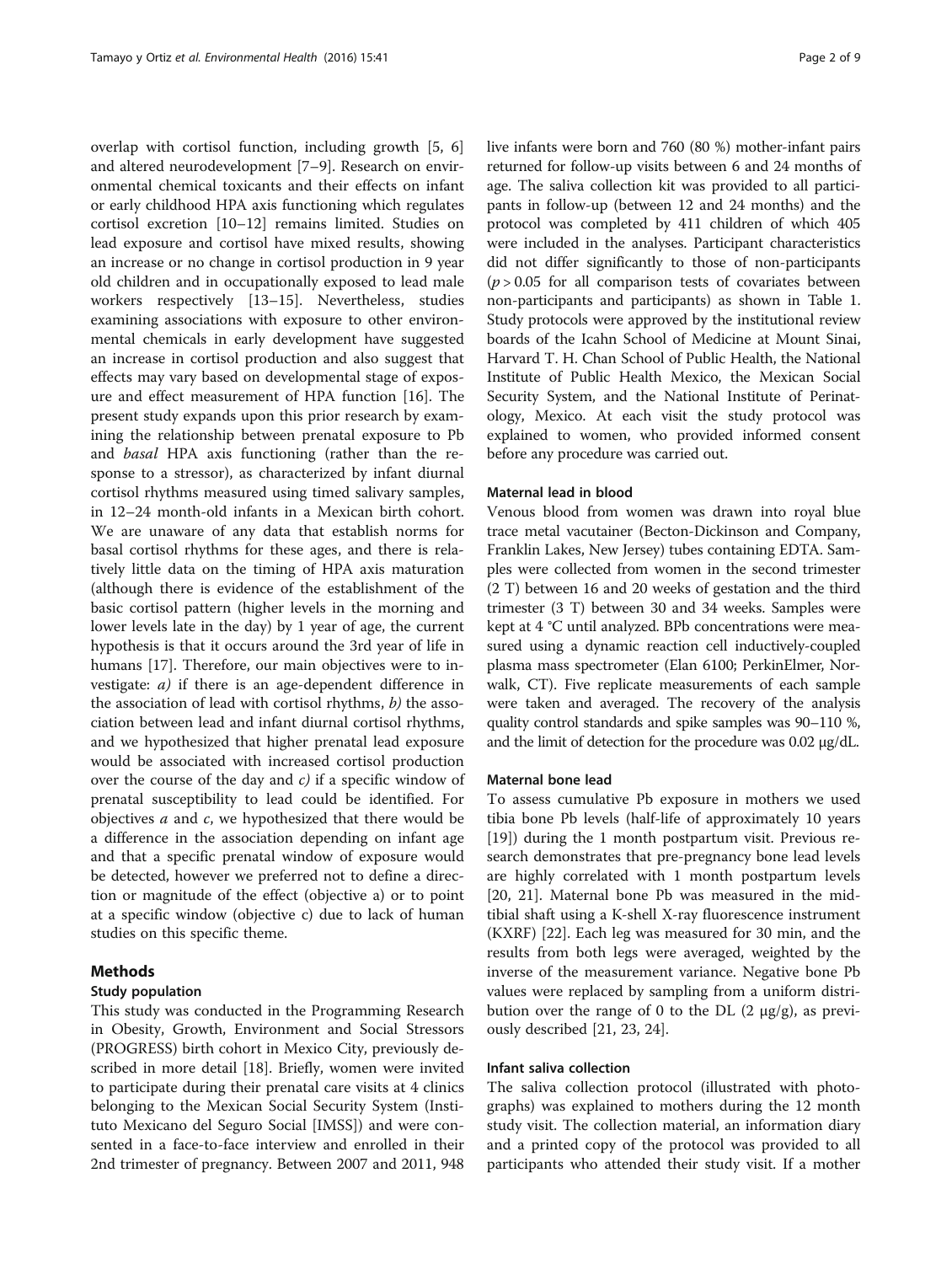<span id="page-2-0"></span>

|  |  | <b>Table 1</b> Comparison of Non-Participants and Participants |  |  |
|--|--|----------------------------------------------------------------|--|--|
|--|--|----------------------------------------------------------------|--|--|

|                                                     | Non-participants | 12 month-old infants        | 18-24 month-old infants<br>$n = 150$ |  |
|-----------------------------------------------------|------------------|-----------------------------|--------------------------------------|--|
|                                                     | $n = 355$        | $n = 255$                   |                                      |  |
| Mother                                              |                  |                             |                                      |  |
| Age at delivery (years)                             | $26.7 \pm 5.5$   | $27.1 \pm 5.6$              | $27.5 \pm 5.1$                       |  |
| Education (total years)                             | $11.8 \pm 2.8$   | $11.9 \pm 2.8$              | $11.6 \pm 2.8$                       |  |
| Pre-pregnancy BMI ( $kg/m2$ )                       | $24.9 \pm 4.1$   | $25.8 \pm 4.4$ <sup>*</sup> | $24.7 \pm 3.9$                       |  |
| 2nd trimester blood lead ( $\mu$ g/dL) <sup>a</sup> | $3.6 \pm 2.5$    | $3.5 \pm 2.5$               | $3.9 \pm 2.8$                        |  |
| 3rd trimester blood lead $(\mu q/dL)^b$             | $3.8 \pm 2.7$    | $3.7 \pm 2.9$               | $4.2 \pm 3.4$                        |  |
| Tibia lead $(\mu q/q)^c$                            | $4.7 \pm 5.4$    | $5.6 \pm 5.8$               | $4.9 \pm 5.0$                        |  |
| Infant                                              |                  |                             |                                      |  |
| Sex (male) $n$ (%)                                  | 182 (51)         | 129(51)                     | 90(60)                               |  |
| Ever breastfed $n$ (%) <sup>d</sup>                 | 303 (85)         | 224 (88)                    | 139 (93)                             |  |
| Gestational Age, weeks                              | $38.3 \pm 1.9$   | $38.3 \pm 1.5$              | $38.5 \pm 1.6$                       |  |
| Birth Weight, kg                                    | $3.0 \pm 0.5$    | $3.1 \pm 0.4$               | $3.2 \pm 0.4^*$                      |  |

For all analyses the imputed values for missing blood and tibia lead were used

<sup>a</sup> non-participant  $n = 354$ , 18–24 month-old infants  $n = 149$ <br>boon participant  $n = 201, 12$  month old infants  $n = 220, 19$ 

 $b$ non-participant n = 301, 12 month-old infants n = 229, 18–24 month-old infants n = 139

 $n =$  non-participant  $n = 270$ , 12 month-old infants  $n = 199$ , 18–24 month-old infants  $n = 117$ 

<sup>d</sup> non-participant  $n = 329$ , 12 month-old infants  $n = 18-24$  month-old infants  $n = 145$ 

\*Unless noted  $p > 0.05$  for all comparison tests of covariates between non-participants and each age group

did not participate in the saliva collection following this visit, we inquired about participation at both 18 and 24 months as well. A total of 411 children provided saliva for cortisol at only one of these three visit dates (54 % completion rate).

Mothers were asked to collect 4 saliva samples per day from their child at home (early morning: after the infant woke up and had a diaper change but before breakfast, mid-morning: between 11:00 am and 1:00 pm, mid-afternoon: between 3:00 and 5:00 pm and night: at least 30 min after dinner, before bed time) for 2 days (8 samples total), and instructed that: collection days did not have to be consecutive but no more than a week apart, to wait at least 30 min before collecting the sample if the infant had been fed (including breastmilk), to collect samples on "typical" days (not days that were foreseen to be particularly stressful or busy), not to collect the samples if the infant was ill, taking medicine or had an allergic reaction to any food or insect bite.

Saliva was collected using a cotton braid which the infant was allowed to bite and suck between 10 and 30 s. Saliva was then extracted using a needleless syringe to previously labeled collecting tubes on which the exact collection time was registered by the mother.

In the diary provided mothers were asked to record the specifics of collection for each sample, namely: the date for each collection day and times for the collection of each sample as well as for infant wake up, breakfast, dinner and bedtime. In all 8 times were recorded regarding the samples. Information on the child's sleep (whether the child slept enough (as usual) and if any naps were taken during the day registering the time of day and duration), and health (illness, medication name and time administered) particular to the sample collection day were also recoded.

Samples were stored in the participant's refrigerator until they were collected by our staff and then frozen at −70 °C until shipment to the laboratory of the Technical University of Dresden, Germany for cortisol analysis. Saliva samples were analyzed in duplicate using a chemiluminescence-assay with a sensitivity of  $\sim 0.16$  ng/ml (IBL; Hamburg, Germany, Clemens Kirschbaum). Control samples covering at least three levels of cortisol were run for each day. The intra- and inter-assay coefficients of variation were less than 8 %.

We examined all the participants cortisol curves carefully, looking for any aberrant pattern. If we detected any irregularities, we consulted the diary for information on feeding, sleep or illness and excluded the sample(s) from our analyses if considered it relevant. Samples were also excluded if cortisol levels were greater than 3 SD above or below the mean, when fever was reported and those for a 35 months-old infant. Only sampling days with at least 3 samples and with the wake up time registered were considered for the analyses. Our final sample included 3,110 cortisol samples (96 % of total collected samples) from 405 infants.

# Covariates

Demographic information was obtained through standardized questionnaires. Potential covariates were identified based on the existing literature on Pb and cortisol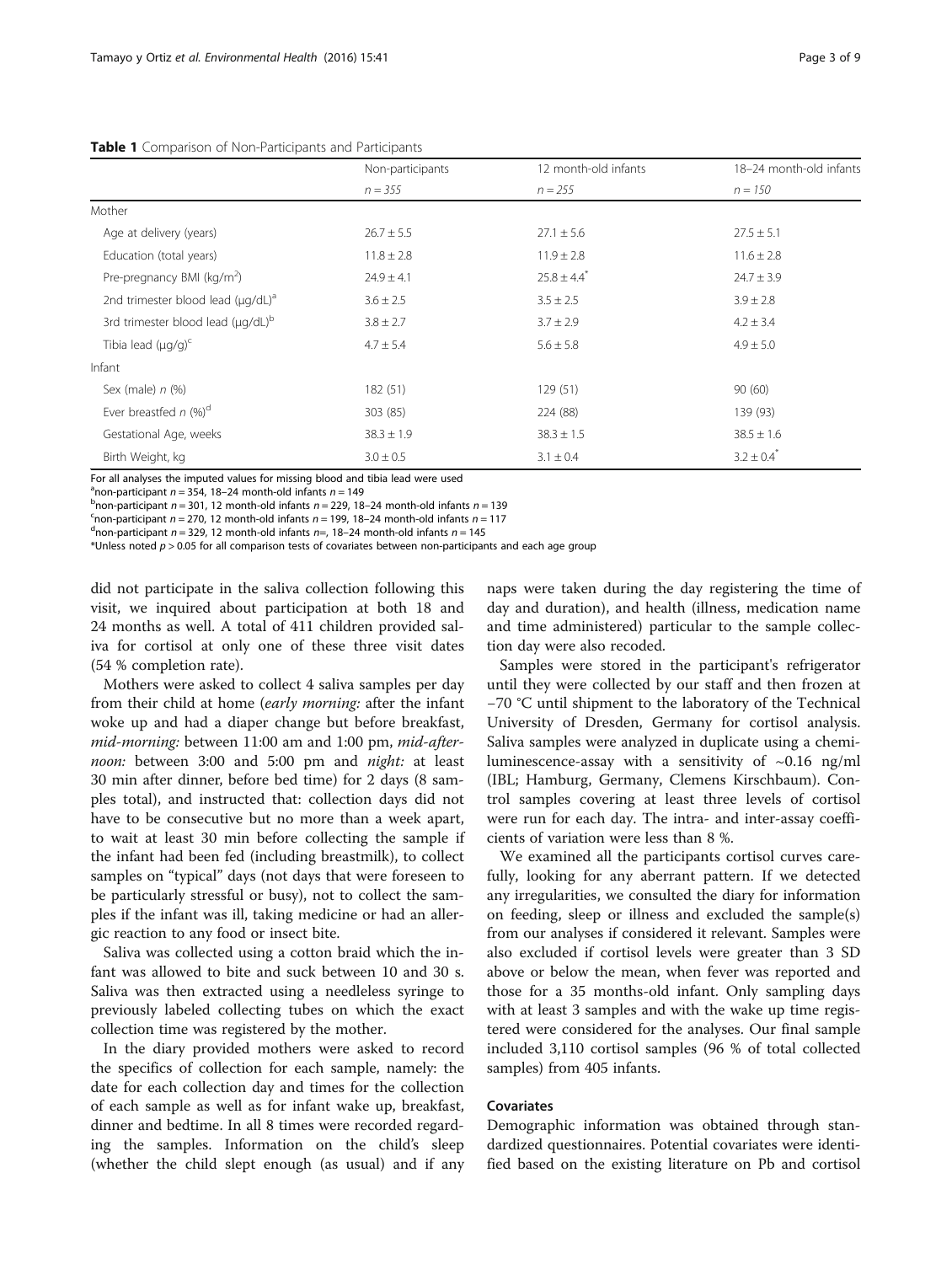<span id="page-3-0"></span>response [[25\]](#page-8-0) as well as prior studies of cortisol rhythms performed in non-environmental health aims [[17,](#page-7-0) [26](#page-8-0), [27\]](#page-8-0): child's sex, gestational age, birth weight and breast-feeding (ever/never), maternal age at delivery, education (total years of school), pre-pregnancy BMI (self-reported weight and use of 2 T height), and weekday vs. weekend sample collection. Covariates were left out of the analyses if they were not associated with the exposure or outcome  $(p > 0.1)$  in bivariate models or if the cortisol effect estimates were not changed by more than 10 %. All models were adjusted for child's sex and maternal age at delivery, education and pre-pregnancy BMI.

#### Statistical analysis

We used longitudinal functional mixed effects regression models with penalized splines as described by Sanchez and colleagues [[28\]](#page-8-0). This modeling framework accounts for the non-linearity of cortisol rhythms over the course of a day and addresses the multilevel structure in the data, whereby repeated measurements are taken within a day and measurements from multiple days are recorded for each participant [\[28\]](#page-8-0). The resulting models reflect how the association between exposure and cortisol levels varies as a function of "time since awakening" linked to a given cortisol measurement. Models can be run that assume that this association is constant across the course of the day "constant effect model" (CE), which implies that exposure is associated with a shift (increase or decrease) in the overall mean cortisol curve while maintaining the curve's shape. Alternatively, the model can assume that the association between exposure and cortisol level depends on the time since awakening "timevarying-effect model" (TVE), which allows changes in the shape of the cortisol curve. For the TVE model, results are illustrated graphically to present how the curve changes shape as a function of exposure. More details can be found in the Additional file [1](#page-7-0). Cortisol concentrations were skewed to the left therefore we log-transformed them to better satisfy the normality assumption of the models.

In line with our aims, our initial analysis considered age as primary predictor of cortisol rhythms and this was statistically significant ( $p > 0.001$ ). We then plotted the unadjusted cortisol curves for 12, 18 and 24 month old infants separately. Those of the 18- and 24-month old infants were very similar in shape and concentrations and not statistically different. Average cortisol levels in the 12-month old group were 21 % higher (95 % CI (9, 34)) than those of the 18–24-month infants (Fig. 1). Next, we ran models with an interaction term Pb x exact-age-at-collection (we calculated the child's age in days using the difference between the birth date and the date when the saliva was sampled) which was statistically significant. Therefore, we subsequently ran separate prediction models for infants at 12 months and grouped 18–24 month old infants.

We defined cut-points to assess nonlinear relationships and whether an exposure threshold for Pb may be driving the associations. For bone Pb, we used tertiles and for BPb, we carried out analyses based on the updated CDC reference level for BPb of 5 μg/dL and the former level of 10 μg/dL, which is the current reference level in Mexico according to the health norm NOM-199-SSA1-2000. We defined 3 categories of BPb exposure ("Lower" (Reference): <5 μg/dL; "Moderate":  $5 \le Pb \lt 10 \mu g/dL$ ; and "Higher": Pb  $\ge 10 \mu g/dL$ ).

In order to determine a prenatal window of susceptibility for Pb we regressed cortisol on 2 different BPb indicators (2nd trimester -2 T BPb and 3rd trimester-3 T BPb) and an indicator of cumulative Pb exposure (maternal tibia bone Pb levels).

To account for missing Pb indicator data (see Table [1](#page-2-0) for number of samples for each indicator), we used multiple imputation. We generated 10 data sets, which we used to run each of the models. For each model, the results of 10 imputations were averaged to give the final effect estimates. Standard errors were calculated using the methods that combine the within and betweenimputation uncertainty. We ran all our models with and without imputation and the results for the imputed models were consistent with the direction and magnitude of the associations. For the statistical analyses we used SAS 9.3 (SAS Institute, Inc., Cary, North Carolina,



infants". Mixed effects regression model with penalized splines using age group as a main predictor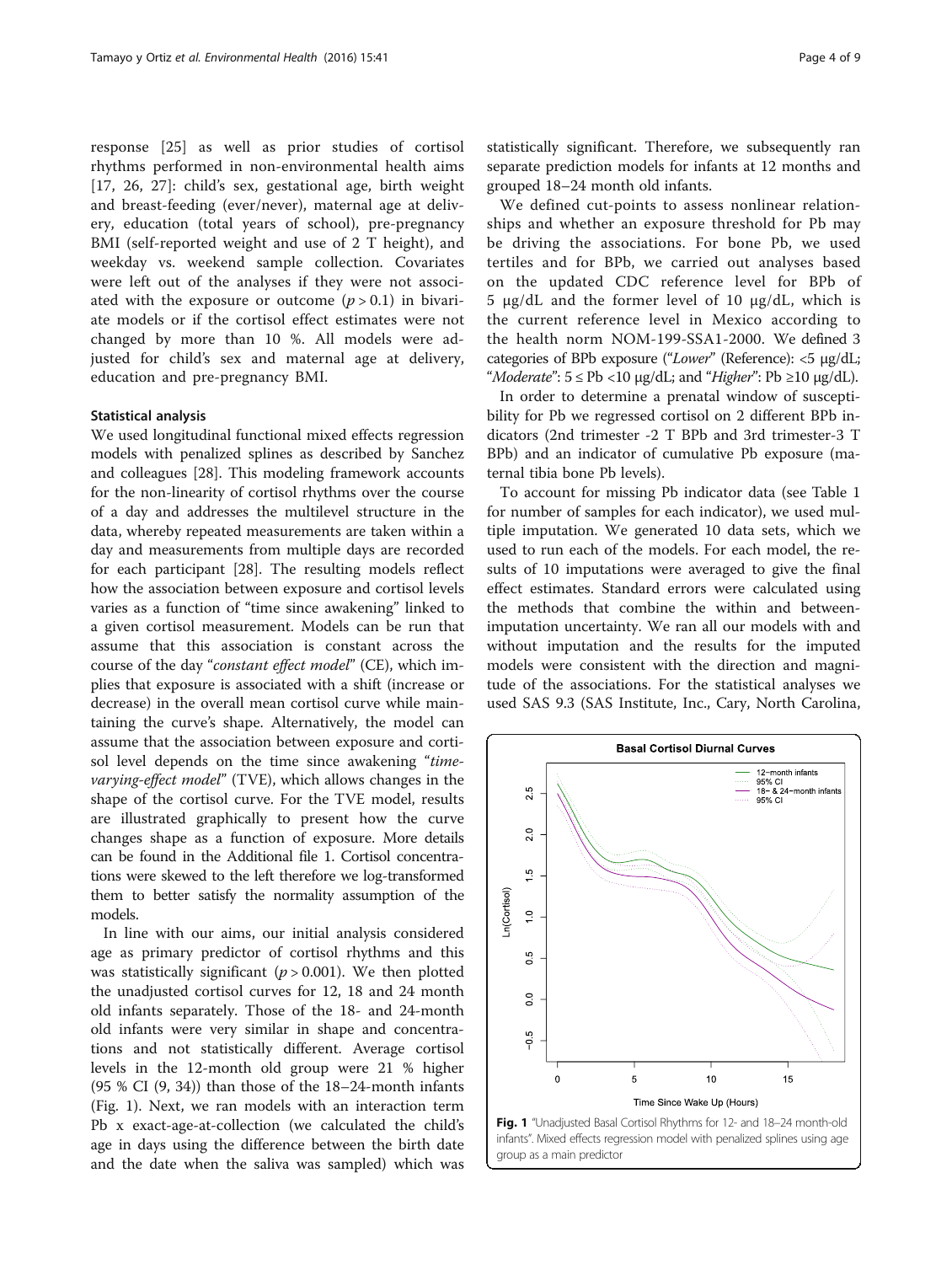proc MI with the MCMC method for multiple imputation) and R version 3.0.2 with the gamm () function from the mgcv package for the functional mixed models [[28](#page-8-0)].

# Results

Age-dependent cortisol levels were confirmed by the results from the mixed effects regression model with penalized splines using age group (12- and 18–24-month-olds) as a main predictor. As reported above, younger children had higher basal cortisol levels throughout the day (Fig. [1](#page-3-0)). We found no statistically significant difference in saliva collection times between age groups. More information on cortisol concentrations by sample and for saliva collection times can be found in Table 1 of the Additional file [1](#page-7-0).

Results from Constant Effect Models (lead exposure not influencing the shape of the cortisol curve throughout the day) showed that among the 12-month old infants, mean cortisol levels for the moderate  $(5 \le Pb$  $\langle 10 \mu g/dL \rangle$  and higher (Pb  $\geq 10 \mu g/dL$ ) Pb exposure groups were lower compared to those in the referent category of <5 μg/dL across BPb indicators (Table 2). The mean cortisol level for the higher-2 T-BPb was estimated to be 40 % lower (95 % CI −57 %, −16 %) than the mean cortisol level for the 2 T-BPb referent group. Moderate-3 T-BPb was marginally associated with a 13 % lower mean cortisol level (95 % CI −27 %, 3 %) compared to the mean cortisol level for the 3 T-BPb referent group. This was contrary to our hypothesis that lead would be associated high higher cortisol levels. However, among the 18–24 month olds the associations between Pb exposure and cortisol were generally positive, although not statistically significant. Our results are clearer when presented graphically. As an example, Fig. [2](#page-5-0) shows the results for the categorical 2 T-BPb models stratified by age group. The adjusted natural log cortisol (lncortisol) curves illustrate the direction and magnitude

of the associations with respect to the mean cortisol curve for each exposure category and for each age group.

Figure [3](#page-6-0) shows the results for the Time Varying Effect (TVE)-models stratified by age, using the indicator for 2 T-BPb. These models allow for lead exposure to influence the cortisol level at any time point throughout the day, resulting in a change in the shape of the curve. The curves in Fig. [3](#page-6-0) illustrate the estimated differences in mean (lncortisol) curves for the moderate-Pb and high-Pb exposure groups, each relative to the low-Pb exposure group. For infants in both age groups, the mean curves associated with moderate-2 T-BPb exposure are the same *shape* as that for the corresponding low exposure group (no departure from the 0-change line). However, for both age groups the shape of the mean curve associated with high-2 T-BPb exposure is modified relative to that for the low exposure group, with smaller differences occurring at the beginning of the day and larger differences occurring later in the day. This difference is significant ( $p < 0.05$ ) among the 12-month-olds around midday (5–10 h post awakening). As in CE-models, these associations are inverse for the 12-month-olds and positive for the 18–24-month-olds. The results from models based on the other maternal Pb indicators were similar (data not shown).

Lastly, we confirmed that there might be a relevant window of susceptibility to lead and HPA axis development. The stronger and statistically significant association seen with 2 T BPb, specifically with higher BPb levels point at the susceptibility of this gestational stage for subsequent cortisol metabolism in infants.

# **Discussion**

In this prospective birth-cohort study we found higher basal cortisol levels in 12 month-olds relative to 18–24

|                                     | Lower Lead (<5 µg/dL) | Moderate Lead $(5 \le Pb < 10 \mu q/dL)$ |                    | Higher Lead $(210 \mu g/dL)$   |                      |
|-------------------------------------|-----------------------|------------------------------------------|--------------------|--------------------------------|----------------------|
|                                     |                       |                                          | % change           | β                              | % change             |
| 12-Month Infants <sup>a</sup>       |                       |                                          |                    |                                |                      |
| 2nd trimester                       | Ref                   | $-0.07$ $(-0.24, 0.10)$                  | $-7$ ( $-22$ , 10) | $-0.51$ ( $-0.85$ , $-0.18$ )* | $-40$ $(-57, -16)$ * |
| 3rd trimester                       | Ref                   | $-0.14$ $(-0.31, 0.03)$                  | $-13 (-27, 3)$     | $-0.02$ $(-0.31, 0.26)$        | $-2$ ( $-26, 30$ )   |
| Tibia <sup>c</sup>                  | Ref                   | $0.02$ ( $-0.14$ , $0.19$ )              | $2(-13, 20)$       | $-0.03$ $(-0.21, 0.14)$        | $-3$ ( $-19$ , 15)   |
| 18- & 24-Month Infants <sup>b</sup> |                       |                                          |                    |                                |                      |
| Second Trimester                    | Ref                   | $0.11 (-0.08, 0.30)$                     | $12 (-8, 35)$      | $0.23$ ( $-0.19$ , $0.65$ )    | $26(-18, 92)$        |
| <b>Third Trimester</b>              | Ref                   | $0.01$ ( $-0.17$ , $0.20$ )              | $1(-16, 22)$       | $-0.05$ $(-0.51, 0.41)$        | $-5$ ( $-40, 51$ )   |
| Tibia                               | Ref                   | $0.10 (-0.13, 0.32)$                     | $10(-12, 38)$      | $0.14 (-0.08, 0.35)$           | $14 (-8, 42)$        |

Table 2 Categorical analyses of the change on total diurnal infant (In) cortisol level stratified by infant age group

Effect estimates:  $β$  (95 % CI), % change and (95 % CI). All models are adjusted for child's gender and maternal age at delivery, pre-pregnancy BMI and total school years

 $n = 255$ <br>b<sub>n</sub> = 150  $h - 150$ 

<sup>c</sup>tertiles were used for tibia bone ( $\mu$ q/q)

 $p < 0.05$ , remained significant ( $p < 0.025$ ) after Bonferroni correction for multiple comparisons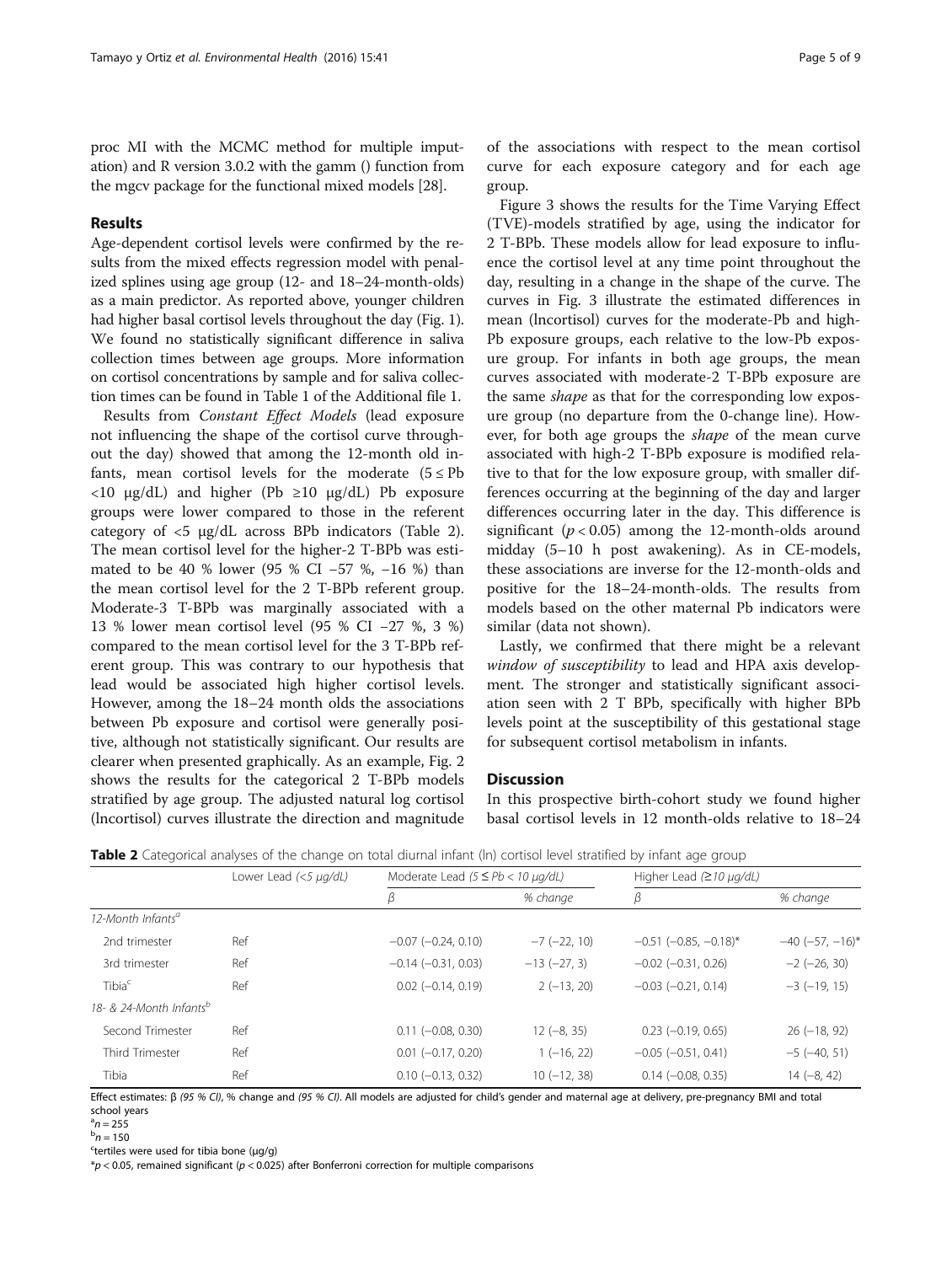<span id="page-5-0"></span>

month-olds which most likely represents the normal development of the HPA axis [\[17](#page-7-0)]. This information alone will be critical in planning future research on cortisol homeostasis as investigators should consider age at collection. Our results show that Pb exposure in pregnancy is associated with the infant cortisol curve differently based on the age at which the rhythm is measured. BPb was associated with a downshift in the cortisol curve at 12 months but with an upward shift in the cortisol curve at 18–24 months. Keeping in mind that the normal age trend from 12- to 18–24 months is a downshift, Pb exposure appears to produce a cortisol rhythm pattern in 12 month olds that is similar to the pattern seen in 18–24 month olds. This would be biologically-consistent with Pb driving a premature maturation of cortisol rhythm. Also, it appears that among 12-month-olds, higher prenatal BPb exposure modifies the shape of the cortisol rhythm. Among lower exposed children an age-dependent shift in the cortisol profile is seen and is likely a normal transition, but this shift is different if prenatal BPb is above 10 μg/dL.

Cortisol is critical to neurogenesis and given Pb's wellknown effects on brain development, these results would be consistent with cortisol disruption being a mechanism mediating Pb's neurotoxicity, a hypothesis that has been studied in animal models. Corticosterone levels in rodent pups were altered by prenatal exposure to Pb in early pregnancy [\[29](#page-8-0)–[32\]](#page-8-0), but not when Pb exposure occurred in later gestational stages [\[33\]](#page-8-0); Pb accelerated age-related reductions in pre-stressor corticosterone levels in adult animals [[29\]](#page-8-0); and there was a doseresponse relationship of prenatal Pb with cortisol levels [[29\]](#page-8-0). Two other human studies have examined the adrenocortical response to stress in the context of Pb exposure, rather than basal cortisol rhythms and generally included older participants with presumably mature HPA axis function [[13, 15\]](#page-7-0). In Gump et al. [\[14\]](#page-7-0), investigators examined the association between prenatal and early childhood exposure to Pb and the cortisol response to an acute physical stressor in 9 year-old children. Both cord blood Pb and 2-year-old BPb measures were associated with an increased cortisol response to a cold immersion stress. Fortin et al. [\[13](#page-7-0)] examined the response to a psychological stressor among occupationally Pb exposed adult men. They found that higher Pb exposures were associated with lower basal cortisol levels [[13\]](#page-7-0). Our results complement these findings, despite their methodologic differences, when taken as a whole, all indicate an association between Pb exposure and HPA axis disruption.

Our findings are in line with previous studies suggesting that Pb toxicity includes endocrine disruption. Given the role of cortisol in so many physiologic systems, the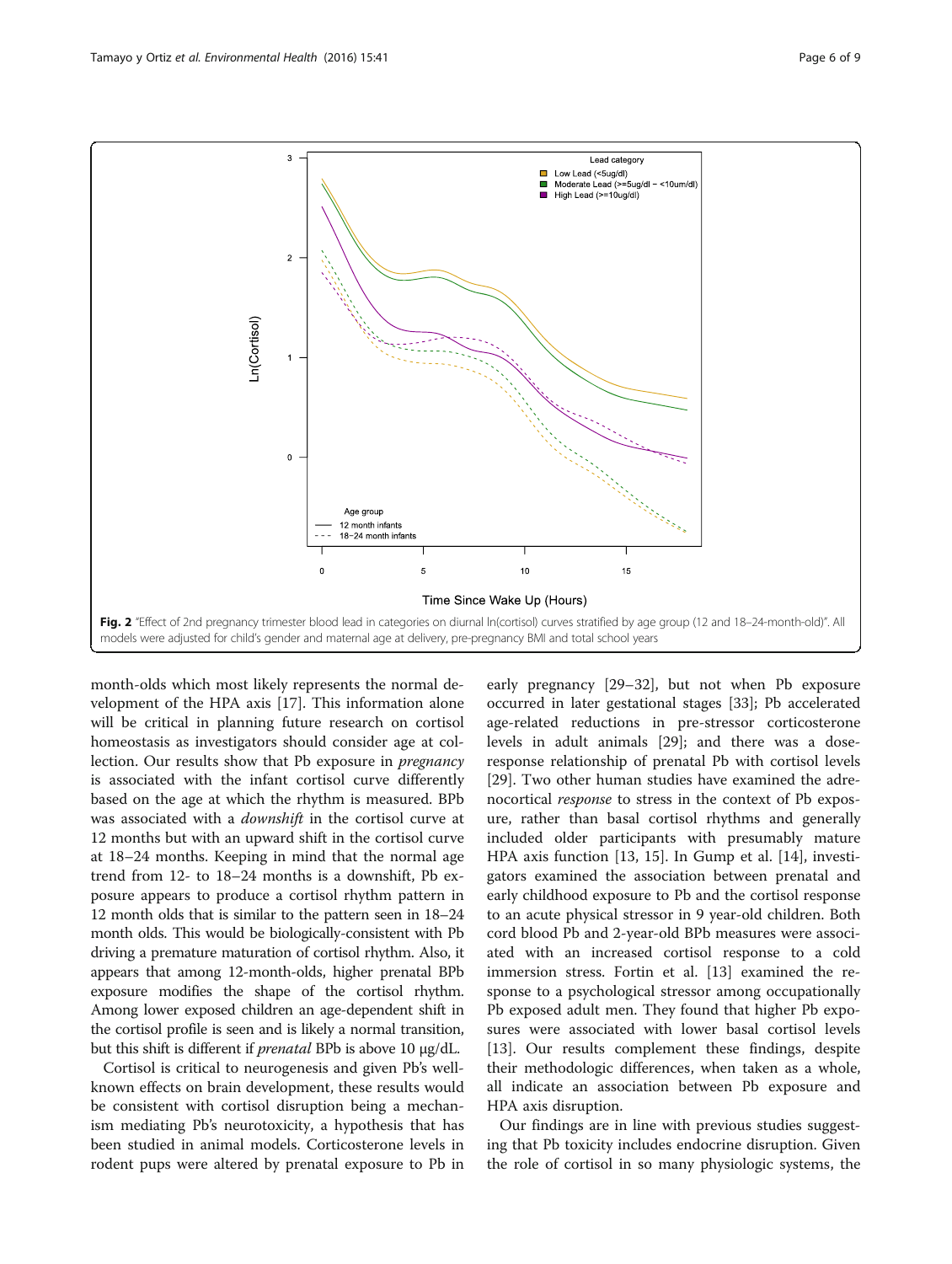<span id="page-6-0"></span>

pleiotropic effect of Pb on other developmental processes, such as growth, cardiovascular and immunologic function, may also be related to disruptions of HPA axis function or maturation. Of note, the hippocampus, a well-known target of Pb toxicity and a central anatomic mediator of memory formation, has the highest concentration of glucocorticoid receptors in the central nervous system.

# Limitations

We cannot rule out that infants might have experienced some stress during the sample collection however, any bias introduced by this however would be independent of prenatal Pb exposure which occurred 1–2 years earlier and therefore could not confound our results. Our

results are consistent with a maladaptive effect of prenatal Pb exposure on the HPA axis maturation but the implications of this must still be assessed. Our study considered only one cortisol rhythm measure, and longitudinal measures of salivary cortisol rhythms beyond 2 years of age may shed further light on this developmental trajectory.

# Conclusions

To our knowledge, this is the first human study to look at the association of prenatal Pb exposure and infant basal diurnal cortisol rhythms as an index of HPA axis functioning. We found that age predicts lower basal cortisol secretion and that early prenatal Pb exposure is associated with dysregulated infant HPA axis function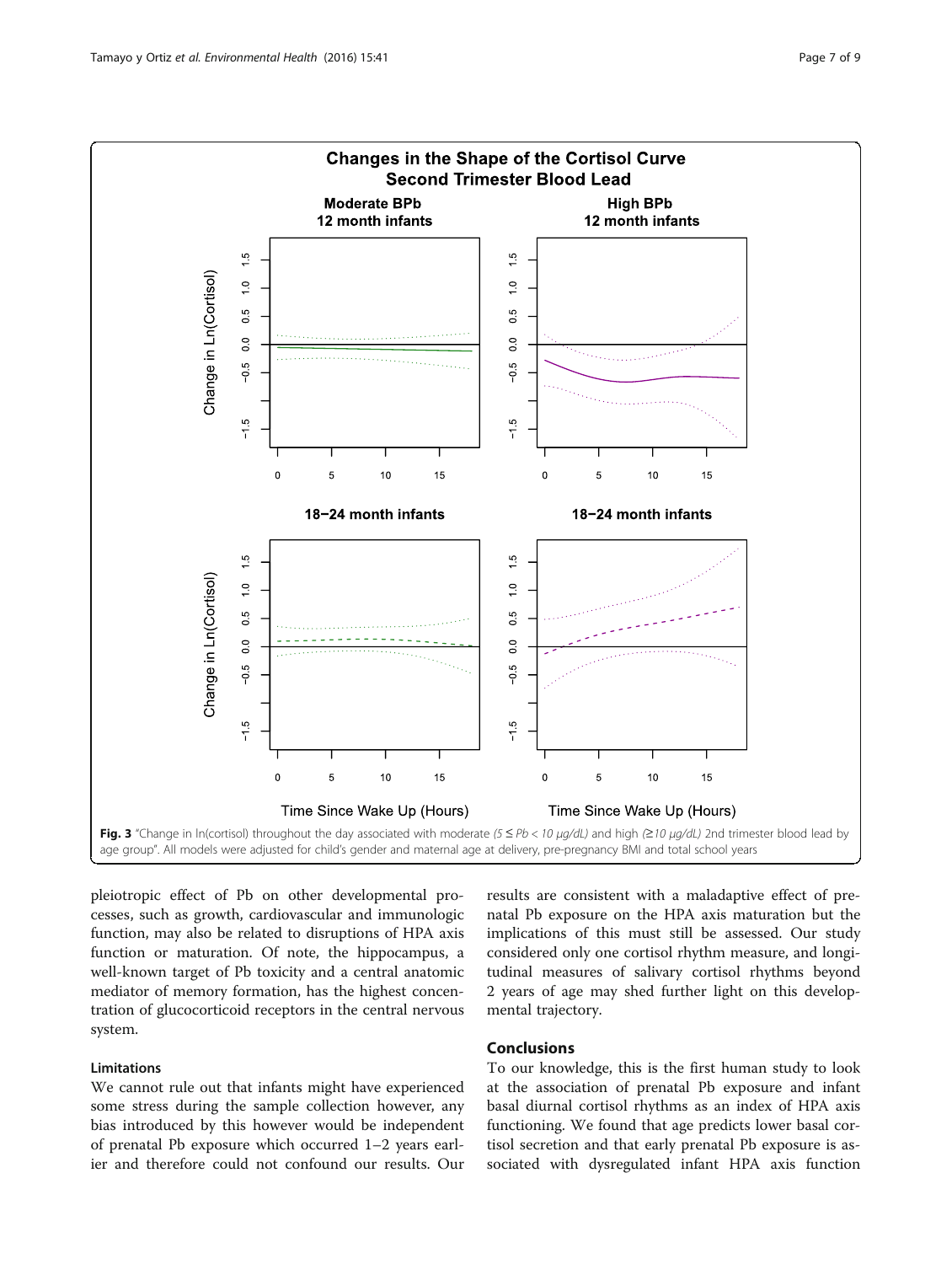<span id="page-7-0"></span>perhaps representing premature HPA axis maturation. More research is needed to confirm these findings. Long-term follow-up of these PROGRESS infants will allow additional insights into the possible health effects resulting from prenatal exposure to Pb and subsequent HPA axis disruption.

# Additional file

[Additional file 1:](dx.doi.org/10.1186/s12940-016-0124-1) Details for statistical analysis method and Additional file 1: Table S1 "Salivary cortisol geometric means and sample characteristics by age group". (DOCX 18 kb)

## Abbreviations

2 T: second trimester of pregnancy; 3 T: third trimester of pregnancy; AUC: area under the curve; BMI: body mass index; BPb: blood lead; CAR: cortisol awakening response; CI-95 %: confidence interval; CRYSIS: crisis in family systems; HPA: hypothalamic pituitary adrenal; IMSS: Instituto Mexicano del Seguro Social; Pb: lead; SD: standard deviation; SE: standard error.

#### Competing interests

The authors have no conflicts of interest to disclose and no financial relationships relevant to this article to disclose.

#### Authors' contributions

MTyO: Dr. Tamayo y Ortiz conceptualized and designed the study, carried out the analyses, drafted the initial and all consecutive versions of the manuscript, and approved the final manuscript as submitted. MMT-R, BAC and RW: Dr. Tellez-Rojo, Dr. Coull and Dr. RJ Wright helped in the conceptualization and design of the study. They helped carry out the analyses, reviewed and revised the manuscript, and approved the final manuscript as submitted. ROW: Dr. Wright is the P.I. of the PROGRESS birth cohort, helped in the conceptualization and design of the study, critically reviewed the manuscript and approved the final manuscript as submitted. All authors read and approved the final manuscript.

#### Acknowledgements

This work was supported by NIEHS grants R01 ES013744, R01 ES014930, P42 ES016454, P30 ES000002, P30 ES023515 and partially funded by the National Institute of Public Health/Ministry of Health of Mexico. We thank the Centro Médico ABC and the National Institute of Perinatology, México for their support with this research.

#### Author details

<sup>1</sup>National Council of Science and Technology, Center for Nutrition Research and Health, National Institute of Public Health, 7a. Cerrada de Fray Pedro de Gante # 50, Col. Sección XVI Tlalpan, C.P. 14080 México D.F., Mexico. <sup>2</sup>Center for Research in Nutrition and Health, National Institute of Public Health, Universidad No. 655, Col. Santa María Ahuacatitlán, Cerrada los Pinos y Caminera, CP. 62100 Cuernavaca, Morelos, Mexico. <sup>3</sup>Departments of Pediatrics and Preventive Medicine, Pediatrics Kravis Children's Hospital, New York, USA. <sup>4</sup>The Mindich Child Health & Development Institute, Icahn School of Medicine at Mount Sinai, Annenberg Building Floor 14th Floor Room 8, 1468 Madison Avenue, New York City, NY 10029, USA. <sup>5</sup>Department of Biostatistics, Harvard T.H. Chan School of Public Health, 655 Huntington Avenue, Building II, Room 413, Boston, MA 02115, USA. <sup>6</sup>Department of Preventive Medicine, Icahn School of Medicine at Mount Sinai, 17 East 102 Street Floor 3 West Room D3-110, New York City, NY 10029, USA.

## Received: 10 September 2015 Accepted: 22 February 2016 Published online: 29 February 2016

#### References

1. Zoeller RT, Brown TR, Doan LL, Gore AC, Skakkebaek NE, Soto AM, et al. Endocrine-disrupting chemicals and public health protection: a statement of principles from The Endocrine Society. Endocrinology. 2012;153(9):4097– 110. doi:[10.1210/en.2012-1422](http://dx.doi.org/10.1210/en.2012-1422).

- Vandenberg LN, Colborn T, Hayes TB, Heindel JJ, Jacobs Jr DR, Lee DH, et al. Hormones and endocrine-disrupting chemicals: low-dose effects and nonmonotonic dose responses. Endocr Rev. 2012;33(3):378–455. doi[:10.](http://dx.doi.org/10.1210/er.2011-1050) [1210/er.2011-1050.](http://dx.doi.org/10.1210/er.2011-1050)
- 3. Barouki R, Gluckman PD, Grandjean P, Hanson M, Heindel JJ. Developmental origins of non-communicable disease: implications for research and public health. Environ Health. 2012;11:42. doi[:10.1186/1476-069X-11-42](http://dx.doi.org/10.1186/1476-069X-11-42).
- Smith SM, Vale WW. The role of the hypothalamic-pituitary-adrenal axis in neuroendocrine responses to stress. Dialogues Clin Neurosci. 2006;8(4):383–95.
- 5. Afeiche M, Peterson KE, Sanchez BN, Cantonwine D, Lamadrid-Figueroa H, Schnaas L, et al. Prenatal lead exposure and weight of 0- to 5-year-old children in Mexico city. Environ Health Perspect. 2011;119(10):1436–41. doi: [10.1289/ehp.1003184.](http://dx.doi.org/10.1289/ehp.1003184)
- 6. Cantonwine D, Hu H, Sanchez BN, Lamadrid-Figueroa H, Smith D, Ettinger AS, et al. Critical windows of fetal lead exposure: adverse impacts on length of gestation and risk of premature delivery. J Occup Environ Med. 2010; 52(11):1106–11. doi:[10.1097/JOM.0b013e3181f86fee.](http://dx.doi.org/10.1097/JOM.0b013e3181f86fee)
- 7. Ellis BJ, Boyce WT, Belsky J, Bakermans-Kranenburg MJ, van Ijzendoorn MH. Differential susceptibility to the environment: an evolutionary– neurodevelopmental theory. Dev Psychopathol. 2011;23(1):7–28. doi[:10.](http://dx.doi.org/10.1017/S0954579410000611) [1017/S0954579410000611.](http://dx.doi.org/10.1017/S0954579410000611)
- 8. Gore AC, Martien KM, Gagnidze K, Pfaff D. Implications of prenatal steroid perturbations for neurodevelopment, behavior, and autism. Endocr Rev. 2014;35(6):961–91. doi:[10.1210/er.2013-1122](http://dx.doi.org/10.1210/er.2013-1122).
- 9. Bellinger DC. Prenatal exposures to environmental chemicals and children's neurodevelopment: An update. Saf Health Work. 2013;4(1):1–11. doi:[10.](http://dx.doi.org/10.5491/SHAW.2013.4.1.1) [5491/SHAW.2013.4.1.1](http://dx.doi.org/10.5491/SHAW.2013.4.1.1).
- 10. Granger DA, Blair C, Willoughby M, Kivlighan KT, Hibel LC, Fortunato CK, et al. Individual differences in salivary cortisol and alpha-amylase in mothers and their infants: relation to tobacco smoke exposure. Dev Psychobiol. 2007;49(7):692–701. doi[:10.1002/dev.20247](http://dx.doi.org/10.1002/dev.20247).
- 11. McDonald SD, Walker M, Perkins SL, Beyene J, Murphy K, Gibb W, et al. The effect of tobacco exposure on the fetal hypothalamic-pituitary-adrenal axis. BJOG. 2006;113(11):1289–95. doi:[10.1111/j.1471-0528.2006.01089.x](http://dx.doi.org/10.1111/j.1471-0528.2006.01089.x).
- 12. Kirlic N, Newman E, Lagasse LL, Derauf C, Shah R, Smith LM, et al. Cortisol reactivity in two-year-old children prenatally exposed to methamphetamine. J Stud Alcohol Drugs. 2013;74(3):447–51.
- 13. Fortin MC, Cory-Slechta DA, Ohman-Strickland P, Nwankwo C, Yanger TS, Todd AC, et al. Increased lead biomarker levels are associated with changes in hormonal response to stress in occupationally exposed male participants. Environ Health Perspect. 2012;120(2):278–83. doi[:10.1289/ehp.1103873](http://dx.doi.org/10.1289/ehp.1103873).
- 14. Gump BB, Reihman J, Stewart P, Lonky E, Granger DA, Matthews KA. Blood lead (Pb) levels: further evidence for an environmental mechanism explaining the association between socioeconomic status and psychophysiological dysregulation in children. Health Psychol. 2009;28(5): 614–20. doi:[10.1037/a0015611](http://dx.doi.org/10.1037/a0015611).
- 15. Gump BB, Stewart P, Reihman J. Low-level prenatal and postnatal blood lead exposure and adrenocortical responses to acute stress in children. Environ Health Perspect. 2008;116(2):249.
- 16. Caudle M. This can't be stressed enough: The contribution of select environmental toxicants to disruption of the stress circuitry and response. Physiol Behav. 2015. doi[:10.1016/j.physbeh.2015.09.021.](http://dx.doi.org/10.1016/j.physbeh.2015.09.021)
- 17. Watamura SE, Donzella B, Kertes DA, Gunnar MR. Developmental changes in baseline cortisol activity in early childhood: relations with napping and effortful control. Dev Psychobiol. 2004;45(3):125–33. doi:[10.1002/dev.20026.](http://dx.doi.org/10.1002/dev.20026)
- 18. Braun JM, Wright RJ, Just AC, Power MC, Tamayo YOM, Schnaas L, et al. Relationships between lead biomarkers and diurnal salivary cortisol indices in pregnant women from Mexico City: a crosssectional study. Environ Health. 2014;13(1):50. doi:[10.1186/1476-069X-13-50.](http://dx.doi.org/10.1186/1476-069X-13-50)
- 19. Hu H, Rabinowitz M, Smith D. Bone lead as a biological marker in epidemiologic studies of chronic toxicity: conceptual paradigms. Environ Health Perspect. 1998;106(1):1–8.
- 20. Chuang HY, Schwartz J, Gonzales-Cossio T, Lugo MC, Palazuelos E, Aro A, et al. Interrelations of lead levels in bone, venous blood, and umbilical cord blood with exogenous lead exposure through maternal plasma lead in peripartum women. Environ Health Perspect. 2001;109(5):527–32.
- 21. Tellez-Rojo MM, Hernandez-Avila M, Lamadrid-Figueroa H, Smith D, Hernandez-Cadena L, Mercado A, et al. Impact of bone lead and bone